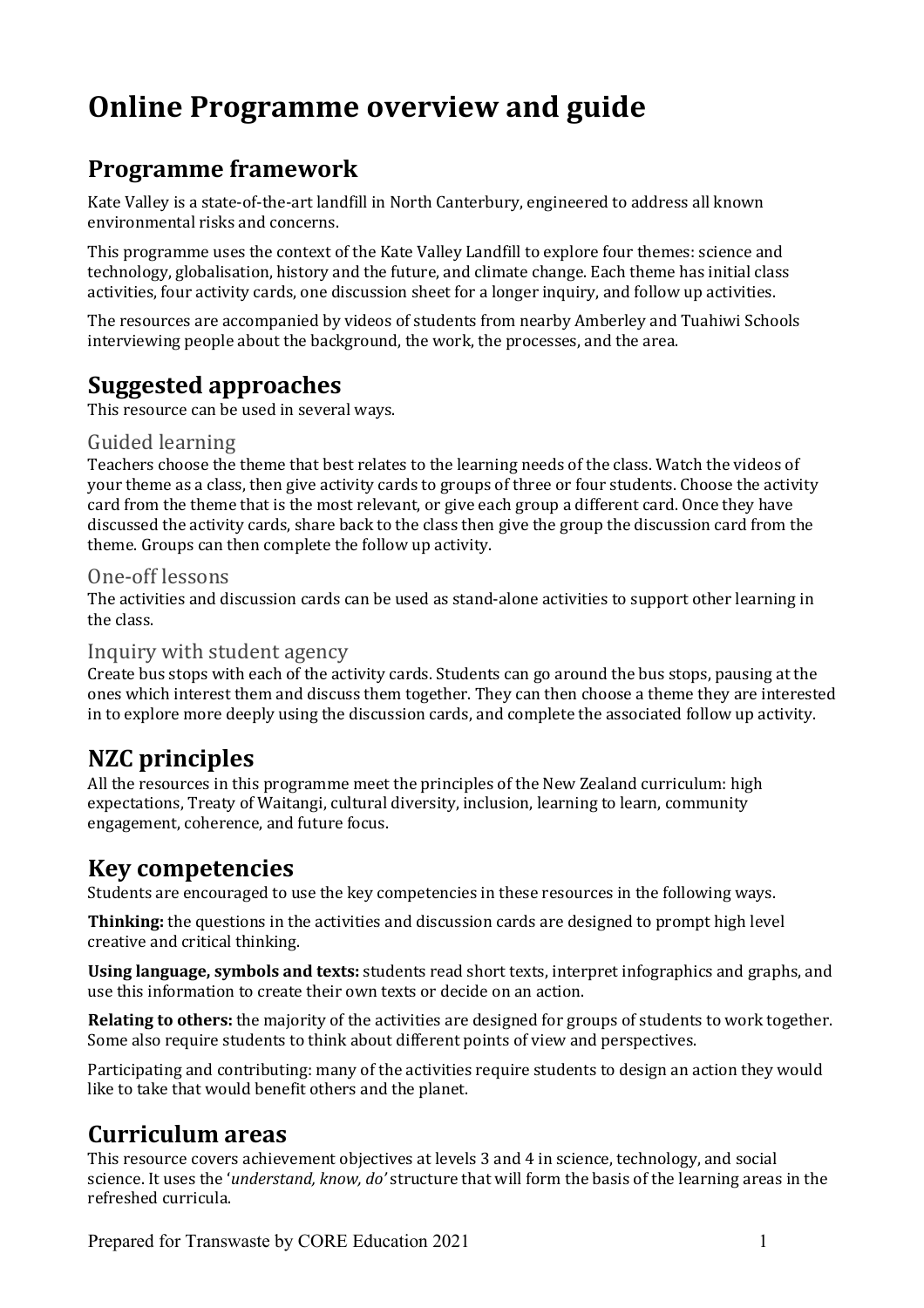# **Themes**

### **Science and technology**

Question: What technology is used at Kate Valley?

#### **Science level 3 and 4:**

Properties and changes of matter

- Group materials in different ways, based on the observations and measurements of the characteristic chemical and physical properties of a range of different materials.
- Compare chemical and physical changes.

Chemistry and society

 $\bullet$  Relate the observed, characteristic chemical and physical properties of a range of different materials to technological uses and natural processes.

#### **Technology level 3:**

Outcome development and evaluation

• Investigate a context to develop ideas for potential outcomes. Trial and evaluate these ideas against key attributes to select and develop an outcome to address the need or opportunity. Evaluate this outcome against the key attributes and how it addresses the need or opportunity.

#### **Technology level 4:**

Outcome development and evaluation

• Investigate a context to develop ideas for feasible outcomes. Undertake functional modelling that takes account of stakeholder feedback in order to select and develop the outcome that best addresses the key attributes. Incorporating stakeholder feedback, evaluate the outcome's fitness for purpose in terms of how well it addresses the need or opportunity.

#### *Understand*

Different materials react in various ways in a landfill.

It's important to know the material of an object so we know how to dispose of it correctly. An important outcome when designing the Kate Valley landfill was to care for the environment. Technology is used to ensure this outcome is met.

#### *Know*

Organic waste comes from things that were once alive – either plants or animals. Inorganic waste comes from minerals like oil.

Chemical changes during decomposition create gasses.

These gasses can harm the planet if allowed to escape.

Technological solutions help catch these gasses and convert them to electricity or burn them off safely.

#### *Do*

Design a technological solution for your school that either improves the way waste is grouped and disposed of, or that uses some waste in a productive way.

Whole class activities before completing the discussion cards:

Watch these videos before completing page 1 of the science and technology discussion card: 'Jenbacher engines'. https://www.youtube.com/watch?v=7BCpH3AfV5w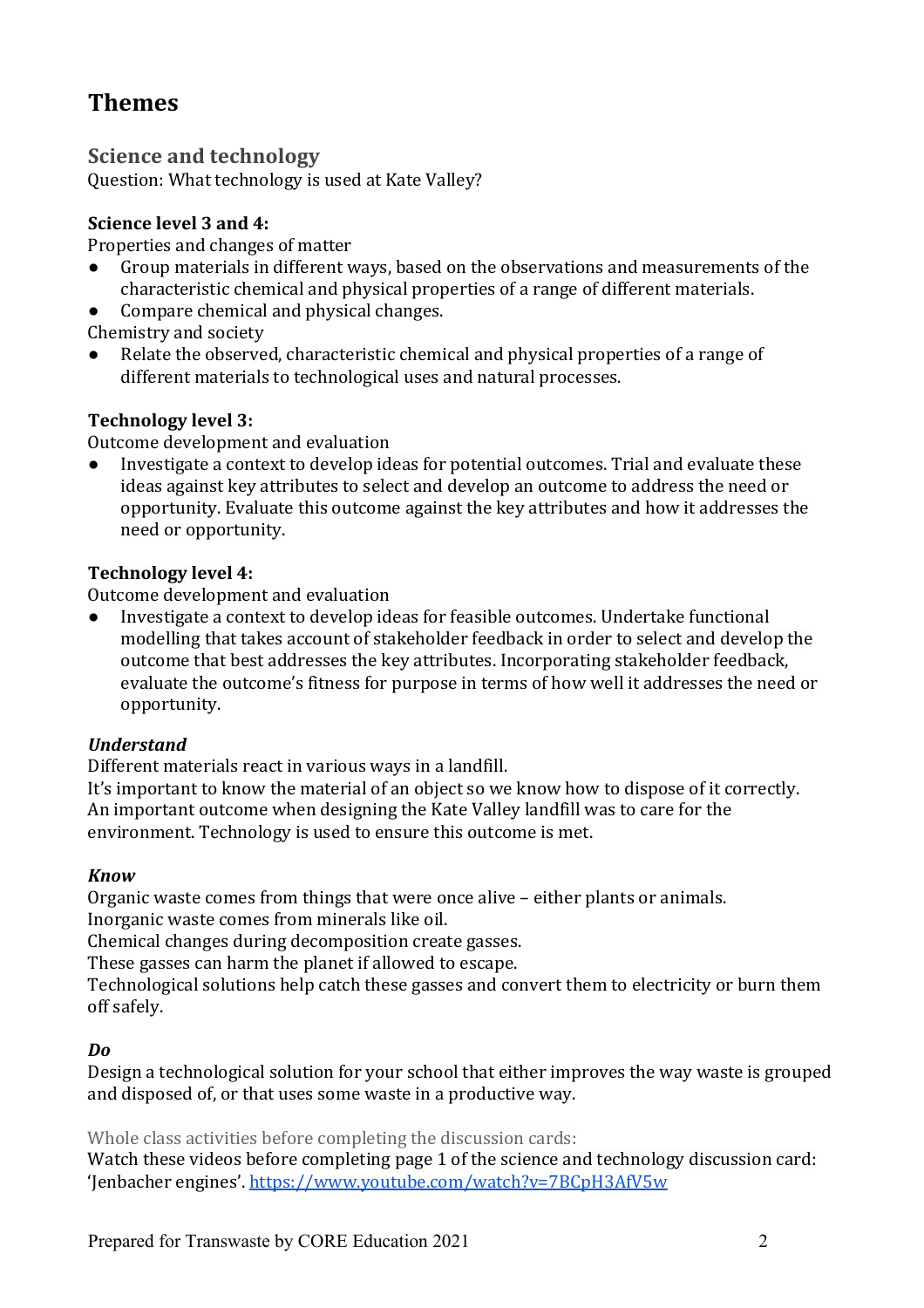'How gas turbines create electricity' (up to 2:00). https://www.youtube.com/watch?v=zcWkEKNvqCA

Watch these videos before completing page 2 of the science and technology discussion card: 'What's in your rubbish' https://vimeo.com/233560281 'Landfill friendly and landfill unfriendly rubbish' https://vimeo.com/233560886

Activity after completing the discussion cards

Use the school's technological inquiry model to plan, model, and test a technological solution that improves waste management in the school.

### **Climate change**

#### **Social studies level 3:**

• Understand how people make decisions about access to and use of resources. **Social studies level 4:** 

• Understand how people participate individually and collectively in response to community challenges.

#### *Understand*

Decisions about resources can be made at a national, local, global, or individual level. The impact of decisions can be felt at a national, local, global, or individual level. We can influence how resources are protected through individual or collective social action.

#### *Know*

Waste management affects climate change through the following processes:

When organic waste breaks down it creates two greenhouse gases: methane and carbon dioxide. 

Greenhouse gases contribute to global warming, climate change and increase the acidification of oceans.

Global warming and climate change contribute to rising sea levels and change weather patterns leading to stronger and more frequent storms.

Ocean acidification threatens some sea life and ocean ecosystems such as coral, algae and molluscs.

#### *Do*

Create an infographic to share important information with others. Carry out an action on an important issue around waste and climate change.

Whole class activities before completing the discussion cards:

Display the following graph and discuss how our  $CO<sub>2</sub>$  emissions have changed and how New Zealand compares with other countries.

Annual  $CO<sub>2</sub>$  emissions. This is an interactive graph that allows you to choose which countries you show on the graph, and whether you show a line graph or a map. If you want to see change on the line graph for New Zealand, you will need to deselect 'world'. https://ourworldindata.org/grapher/annual-co2-emissions-percountry?tab=chart&time=1800..2019&country=OWID\_WRL~NZL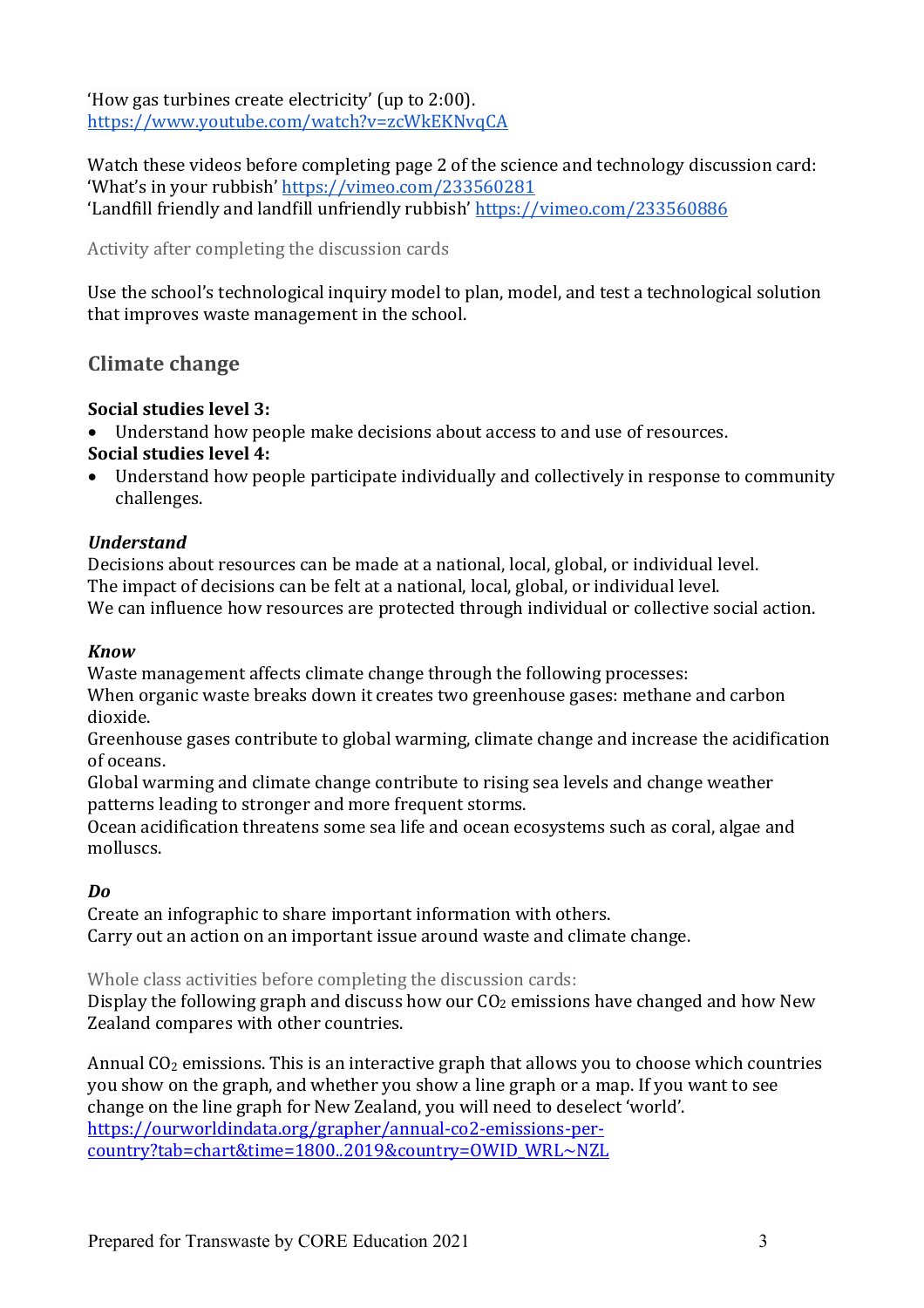If students are interested, they can explore the different visualisations on this page. https://ourworldindata.org/co2-emissions

Watch the video 'Global warming from 1880 to 2020' and discuss why they think the changes have occurred.

https://climate.nasa.gov/climate\_resources/139/video-global-warming-from-1880-to-2020/

Activity after completing the discussion cards

In groups, students create infographics to communicate something they think is important about waste and climate change. Use any tools you are familiar with, or you could use Visme https://www.visme.co/ or Canva. https://www.canva.com/

If students want to visualise the amount of greenhouse gasses produced, these statistics may be useful:

1 tonne of methane gas is 1800 cubic metres

1 tonne of carbon dioxide is 545 cubic metres

Once they have created their own infographics, students can choose an action they would like to take. For example, they could write letters to sector leaders to encourage them to reduce their emissions, they could explore ways the school can reduce their emissions, or they could look at how the school's waste can be reduced.

### **Globalisation**

Following our waste from source to landfill

#### **Social studies level 3:**

- Understand how people make decisions about access to and use of resources. **Social studies level 4:**
- Understand how producers and consumers exercise their rights and meet their responsibilities.

#### *Understand*

People make decisions about what to buy and how to dispose of their purchases for a variety of reasons.

Producers and consumers can exercise their rights and responsibilities by choosing what they buy or sell, or by choosing how they use and dispose of resources.

#### *Know*

The products we buy are often made overseas. The way products are made can be bad for the environment. 

Rules and laws can have different positive and negative impacts on people and groups.

#### *Do*

Analyse the reasons for people's consumption and disposal of goods. Analyse the impact of laws. Generate recommendations for more effective laws.

Whole class activities before completing the discussion cards: Watch *The Story of Stuff.* https://www.storyofstuff.org/movies/story-of-stuff/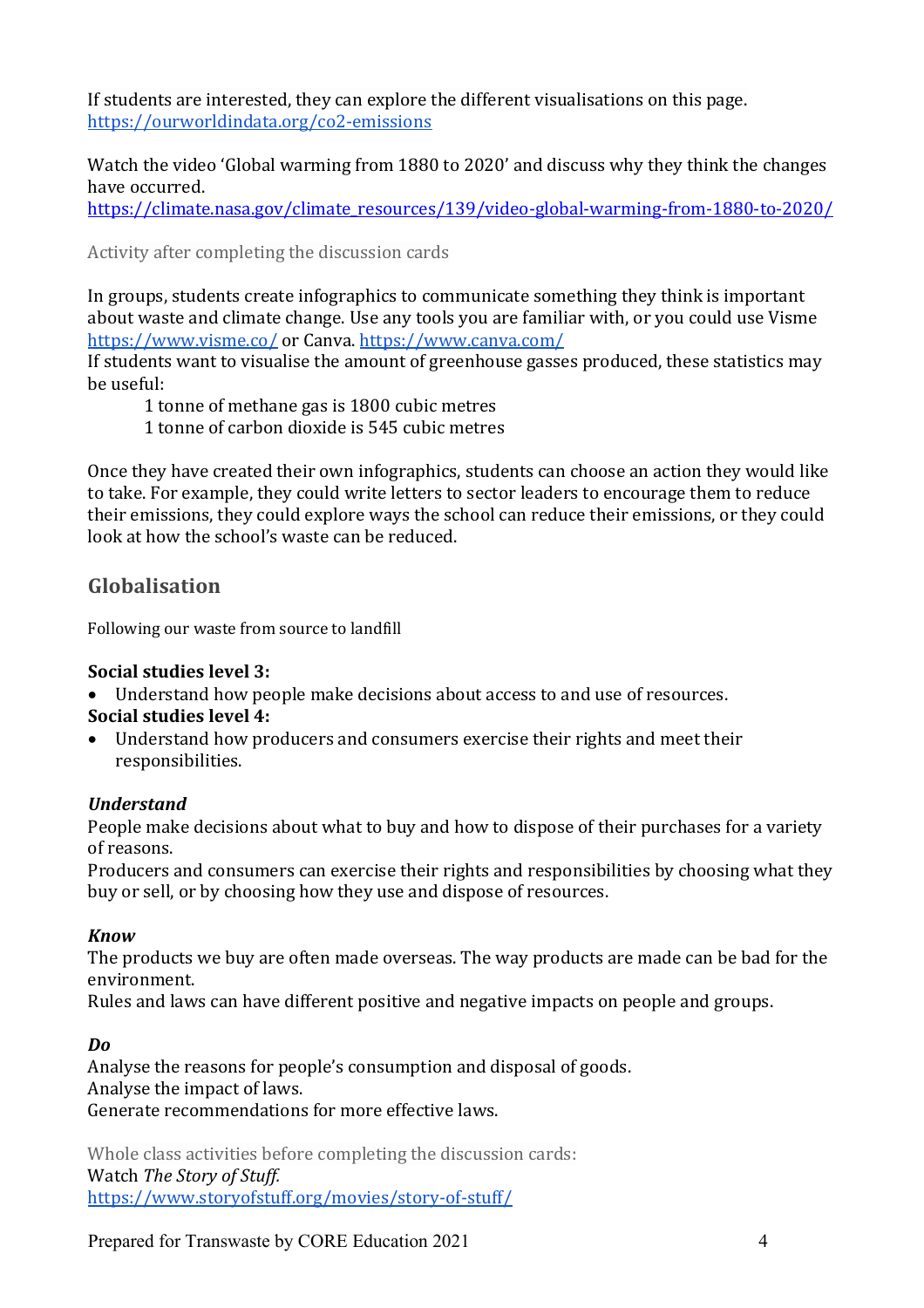Discuss some items you use in the classroom to analyse where they have travelled from and where they might go when they are no longer needed. Display a wall map and use different coloured pins for each stage and string to show where the items have travelled.

#### Activity after completing the discussion cards

1. Create a survey to find out what influences people's decisions. Students may like to explore online survey tools to do this such as Survey Monkey, Mentimeter or Poll Everywhere.

Work with the students to develop questions that explore how people decide what to buy and how to dispose of things when they are no longer needed. Aspects they could look at includes purchase decisions regarding local vs global, packaging, environmental impact, convenience, price, and wants. Disposal decisions might relate to convenience, environmental impact, time, etc.

2. Use the results of the surveys, their understanding of the life cycle of products, and the impact of plastic to write letters to their local MP suggesting changes to a law relating to purchasing or disposing of products.

### **History and the future**

How our waste tells a story.

#### **Social studies level 3:**

- Understand how people make decisions about access to and use of resources.
- Understand how people remember and record the past in different ways.

#### **Social studies level 4:**

- Understand how producers and consumers exercise their rights and meet their responsibilities.
- Understand that events have causes and effects.

#### *Understand*

We can learn about the past from what people leave behind. These objects tell stories about people and what they valued. What we leave behind will tell a story about us for the people in the future

#### *Know*

Middens in New Zealand often have moa bones in them. The types of bones tell us how different groups lived.

Māori hunted moa to extinction and this is thought to be the catalyst for Māori values of kaitiakitanga for te taio.

In the future people might look at our rubbish and think we were very wasteful and greedy. We can change this by changing what we throw away.

#### *Do*

Make and carry out a plan to improve the story our waste would tell.